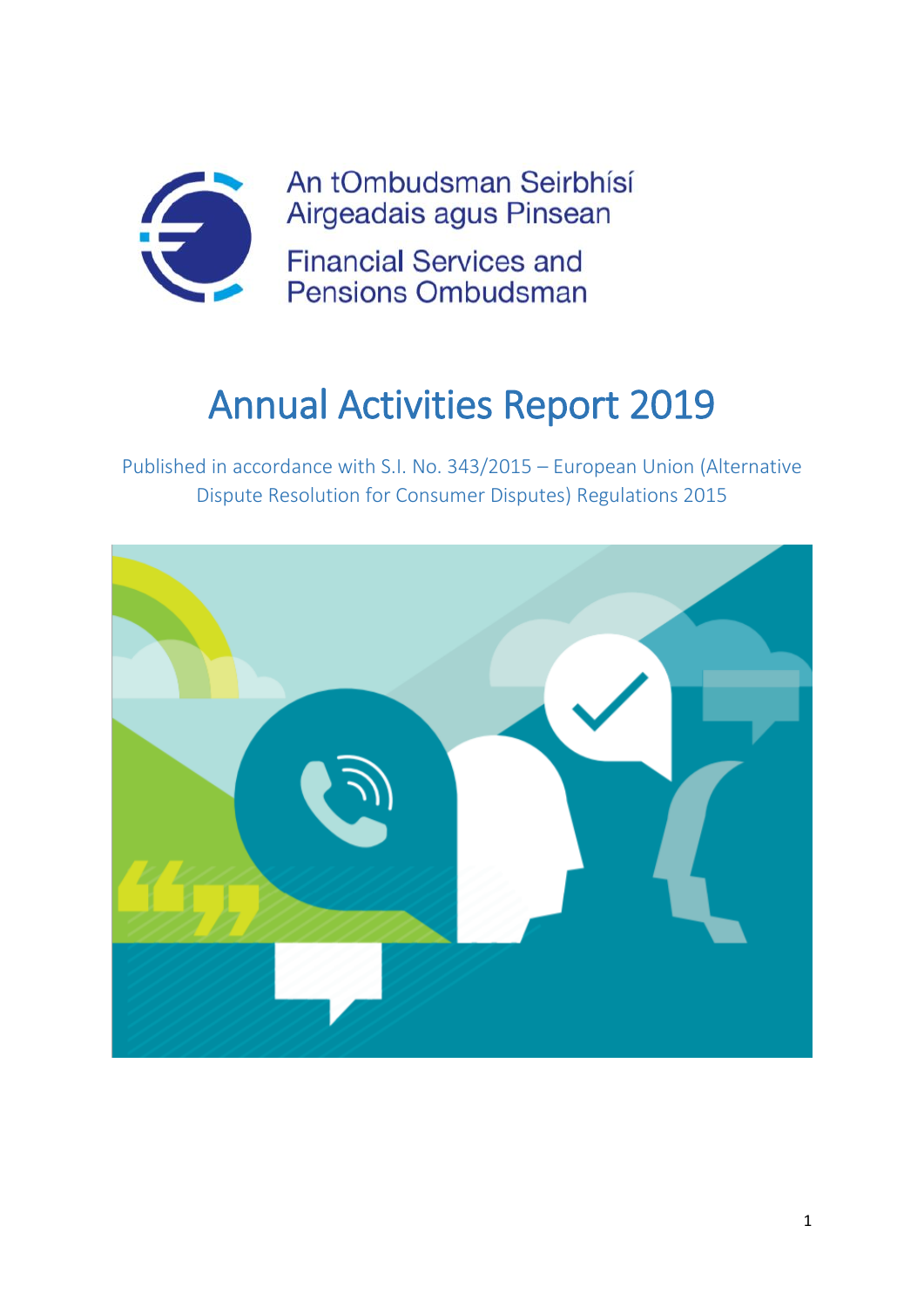### Introduction

This report is published by the Financial Services and Pensions Ombudsman (FSPO) in accordance with S.I. No. 343/2015 - European Union (Alternative Dispute Resolution for Consumer Disputes) Regulations 2015.

The FSPO was established on 1 January 2018 to resolve complaints from consumers, including small businesses and other organisations, against financial service or pension providers.

The FSPO provides an independent, fair, impartial, confidential and free service to resolve complaints. When a consumer is unable to resolve a complaint with a financial service or pension provider, they can refer their complaint to the FSPO.

The FSPO's governing legislation sets out that the Ombudsman shall, as part of an investigation, try, as far as possible, to resolve a complaint by mediation. The FSPO's research, and its experience to date, highlights that mediation is also the preferred option of those who use the FSPO's services. Mediation can provide a faster, easier and more satisfactory way to resolve complaints.

When these early interventions do not resolve a dispute, the FSPO will investigate the complaint in a fair and impartial manner. The investigation and adjudication of a complaint results in a decision which is legally binding on both parties to the complaint. Where the complaint is upheld, substantially upheld or partially upheld, the Ombudsman may direct rectification or compensation, or both, in respect of all or some of the matters complained of. Where the Ombudsman upholds, substantially upholds or partially upholds a financial service complaint, he can direct a financial service provider to pay compensation of up to €500,000 and he can also direct rectification for both financial service and pension complaints. Such rectification can be very significant as it can involve restoring a person's financial position. In the case of a pension complaint, such rectification shall not exceed any actual loss of benefit under the pension scheme concerned.

The sections contained within this report are, in accordance with Section 10(2) of S.I. No. 343/2015:

(a) the number of disputes received and the types of complaints to which they related;

(b) any systematic or significant problems that occur frequently and lead to disputes between consumers and traders and such information may be accompanied by recommendations as to how such problems can be avoided or resolved in future, in order to raise traders' standards and to facilitate the exchange of information and best practices;

(c) the percentage share of ADR procedures which were discontinued and, if known, the reasons for their discontinuation;

(d) the average time taken to resolve disputes;

(e) the rate of compliance, if known, with the outcomes of the ADR procedures; and

(f) cooperation of ADR entities within networks of ADR entities which facilitate the resolution of cross-border disputes, if applicable.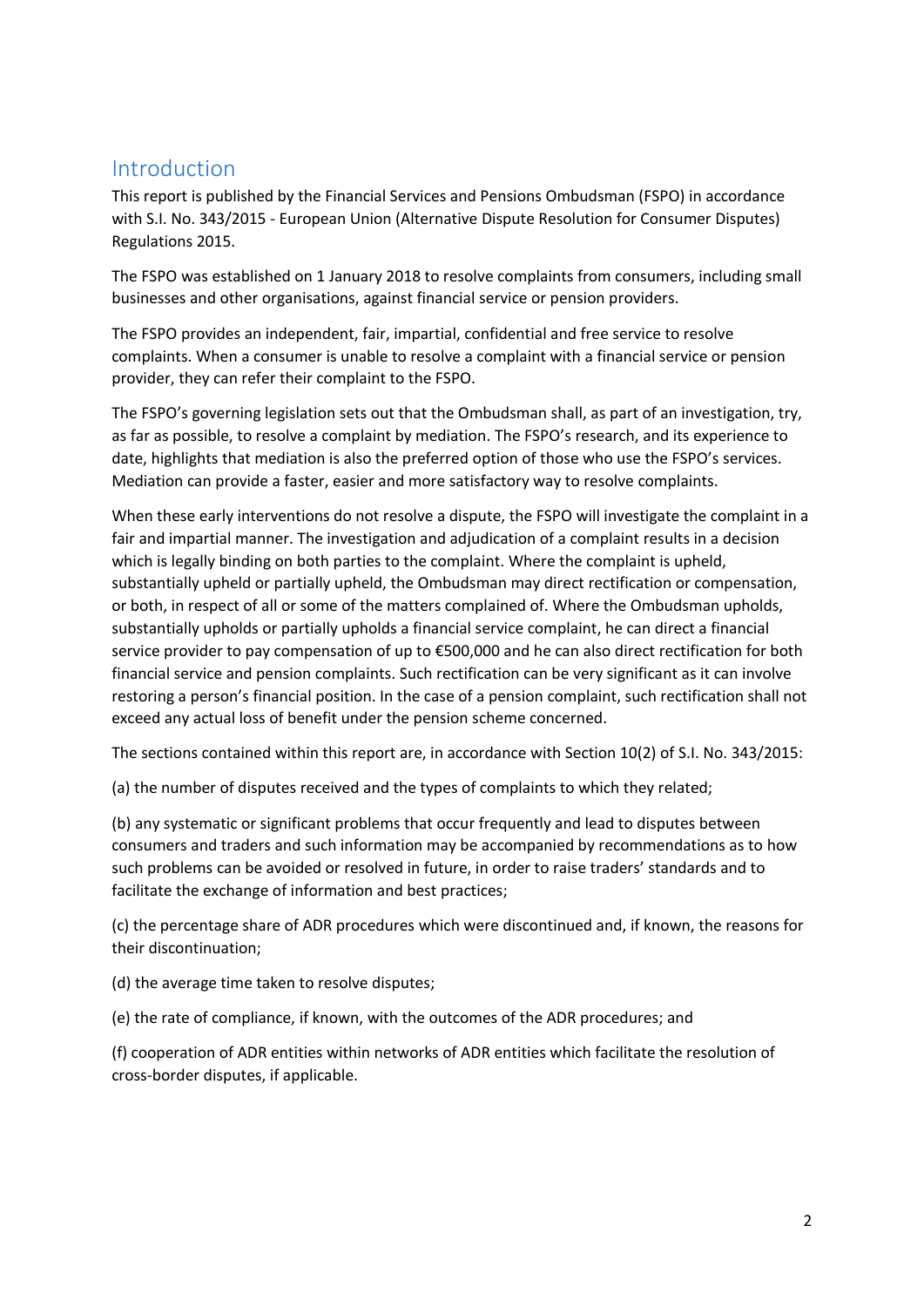# a) The number and types of disputes received and the types of complaints to which they related

The FSPO received 5,275 complaints in 2019. The 2019 total included 237 ineligible complaints, leaving a balance of 4,969 eligible complaints. Complaints are considered to be ineligible where they are intended for a different Ombudsman or relate to products and services or service providers that do not fall within the remit of the FSPO. Where possible, the complainant is redirected to the appropriate body.

Of the 4,969 eligible complaints received in 2019, 58% related to banking products, 33% related to insurance, 5% related to investment products. The remaining 4% concerned complaints about pension schemes.



### Banking Complaints Received

Banking complaints represent 58% of all complaints received in 2019. Mortgages were to be the largest product type complained of in the banking sector at 53% of banking complaints and in 2019, mortgages represented the largest product type of all sectors. Complaints regarding bank accounts are the second largest group representing 26% of all banking complaints.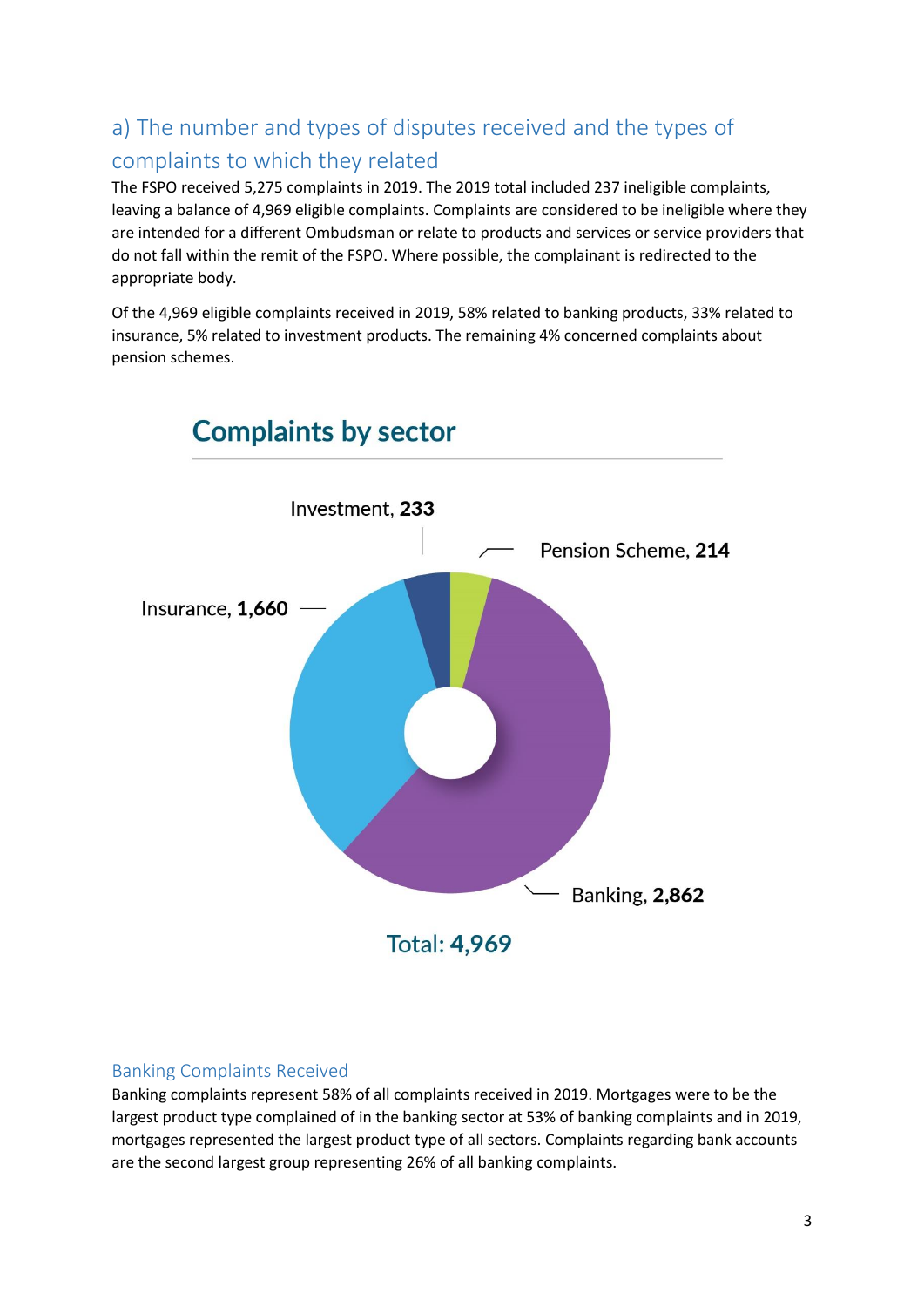### Products complained of Banking Products



### Insurance Complaints Received

Complaints relating to insurance products and services represent a third of all complaints received in 2019. Motor insurance was the main product type complained about, representing 27% of insurance complaints.



#### **Products complained of Insurance Products**

#### Investment Complaints Received

Investment product complaints represent 5% of all complaints received in 2019. General investments were the largest portion of these complaint types at 51%.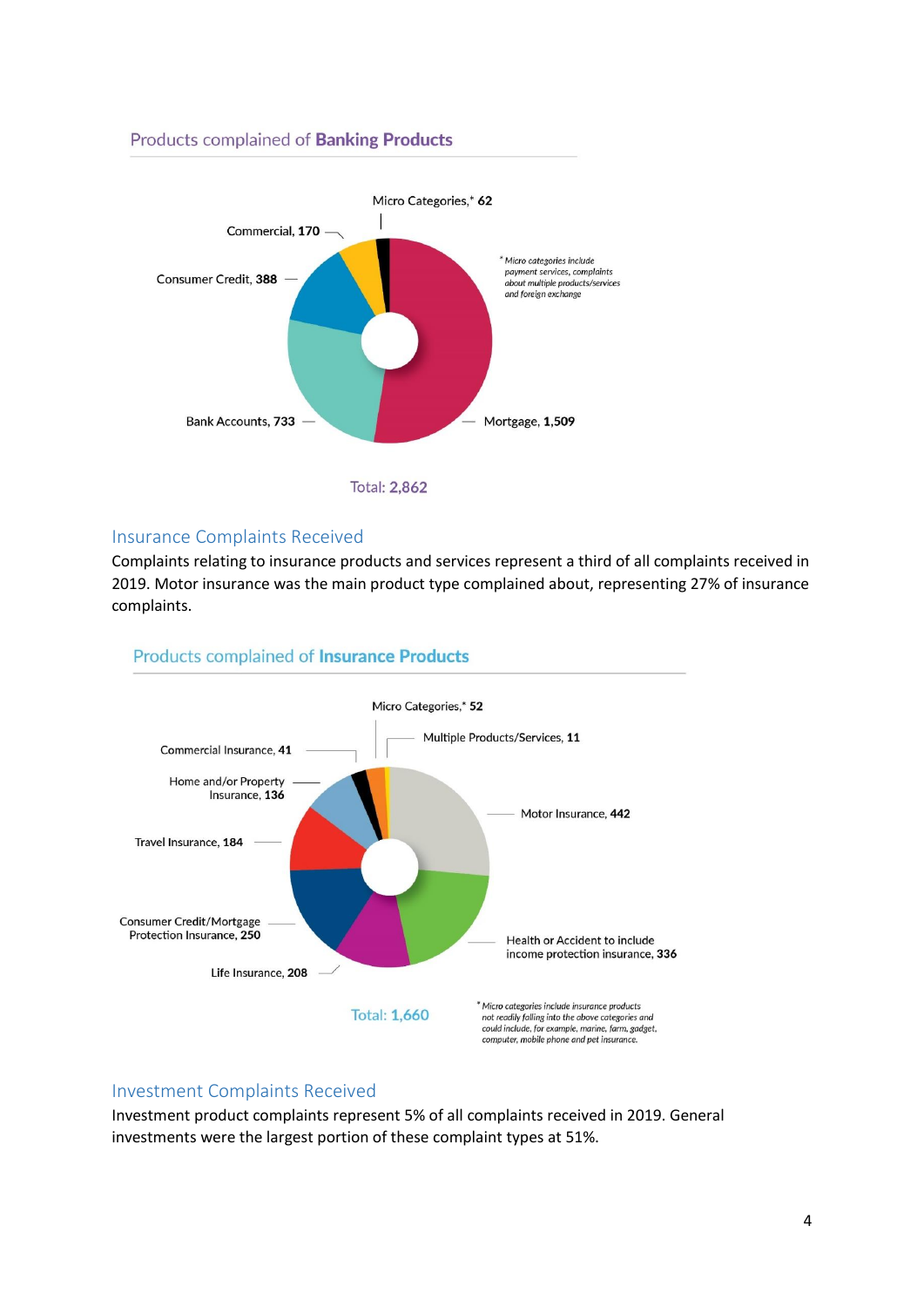# Multiple Products/Services, 5 Endowment policy, 9 Personal Pension, 101 General Investment, 118 **Total: 233**

Products complained of Investment Products

### Pension Scheme Complaints Received

Pension scheme complaints represent 4% of all complaints received in 2019. Pension scheme complaints may be made to the FSPO by a consumer who believes they have suffered financial loss because of maladministration of the scheme. The complaints in 2019 relate to private occupational schemes, public occupational schemes, other occupational schemes, trust Retirement Annuity Contracts (trust RAC) and Personal Retirement Savings Accounts (PRSA).



### **Products complained of Pension Schemes**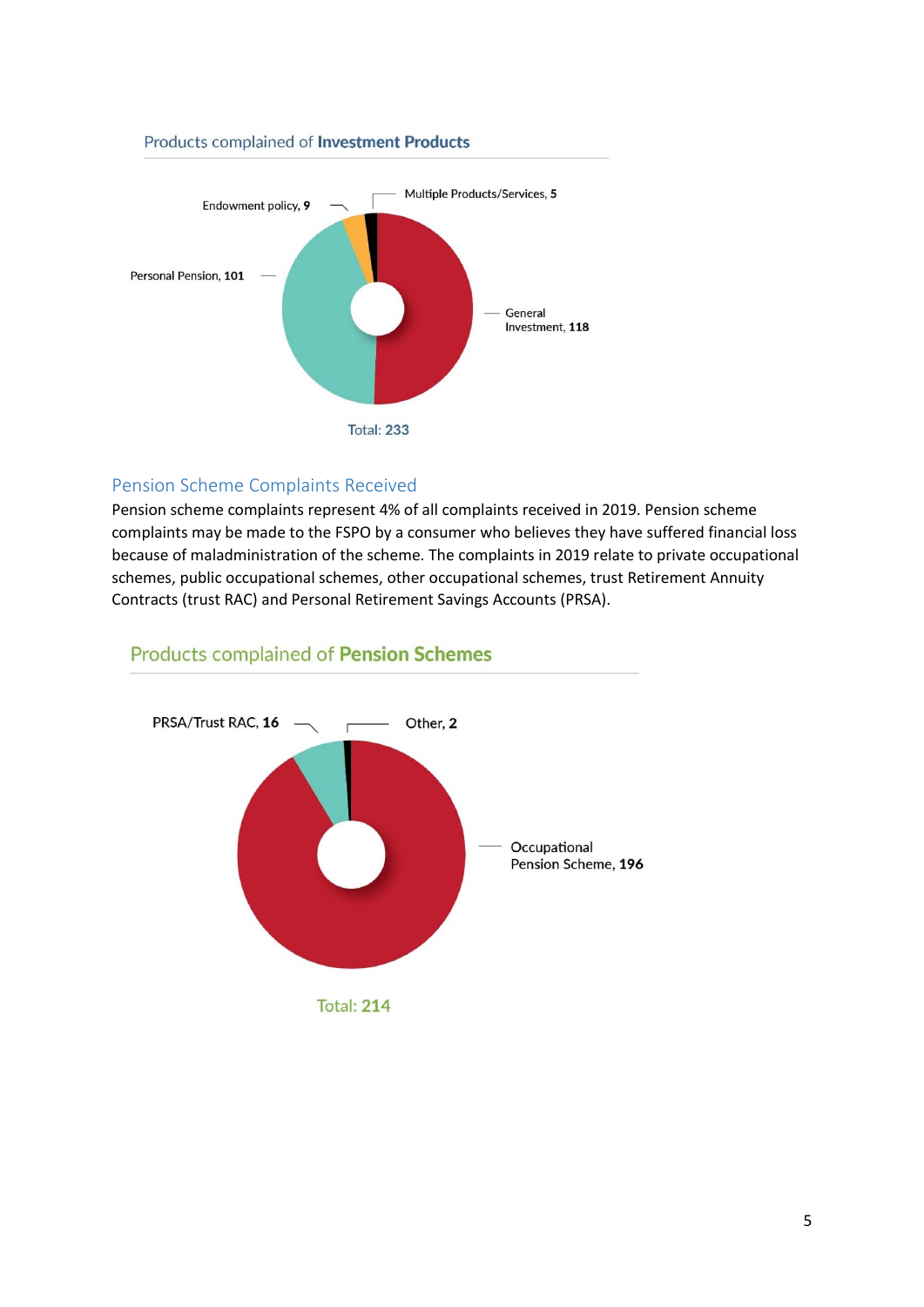b) Any systematic or significant problems that occur frequently and lead to disputes between consumers and traders and such information may be accompanied by recommendations as to how such problems can be avoided or resolved in future, in order to raise traders' standards and to facilitate the exchange of information and best practices.

The FSPO has the power to publish legally binding decisions in relation to complaints concerning financial service providers under Section 62 of the Financial Services and Pensions Ombudsman Act 2017. To provide the maximum possible access to the Ombudsman's decisions, the FSPO has created an online database of legally binding decisions. This can be accessed at [www.fspo.ie/decisions.](file://///fso.local/CIS/Publications/S.I.%20No.3432015%20Reporting/2019/www.fspo.ie/decisions) This database holds the full text of the Ombudsman's published decisions issued since January 2018 in relation to complaints against financial service providers. Decisions are added on an ongoing basis.

This Ombudsman also publishes Digests of his decisions, which contain summaries of decisions made in relation to complaints against financial service providers and case studies of decisions made in relation to complaints against pension providers. Digests relevant to 2019 include:

[Volume 2](https://www.fspo.ie/decisions/documents/Ombudsmans_Digest_of_Decisions_Vol2.pdf) published in February 2020 contains summaries and case studies based on decisions issued between January and December 2019.

[Volume 3](https://www.fspo.ie/decisions/documents/Ombudsmans_Digest_of_Decisions_Vol3.pdf) published in February 2020 contains summaries of decisions in relation to tracker mortgage interest rate complaints, which issued between January 2019 and January 2020.

All published decisions are available at [www.fspo.ie/decisions.](file://///fso.local/CIS/Publications/S.I.%20No.3432015%20Reporting/2019/www.fspo.ie/decisions)

By publishing these decisions and the Digest, the Ombudsman aims to enhance transparency and understanding of his powers and the services provided by the FSPO. Providing access to Ombudsman's decisions contributes to an enhanced consumer protection framework and is a valuable tool for providers in understanding the Ombudsman's decisions.

The Digest of Decisions relating to 2019 highlight the broad range of issues leading to complaints made to the FSPO and the decisions made by the Ombudsman including directing providers to rectify the conduct complained of, by reinstating insurance policies, admitting insurance claims for payment, correcting credit ratings and/or paying compensation.

The Ombudsman, on publishing the Overview of Complaints for 2019, discussed the considerable progress in dealing with complaints relating to tracker mortgage interest rates during 2019. The FSPO has been in ongoing communication and interaction with over 1,800 complainants and their providers in relation to tracker mortgage complaints since the establishment of the FSPO in January 2018. This work was undertaken while at the same time managing more than 5,000 other complaints that did not relate to tracker mortgages. The FSPO closed 516 tracker mortgage complaints in 2019. Of these, 264 complaints were resolved through the informal mediation process, 174 were closed during the investigation, adjudication or legal services process, and 78 were closed at registration and assessment stage. At the end of 2019, the FSPO had 1,152 tracker mortgage complaints on hand.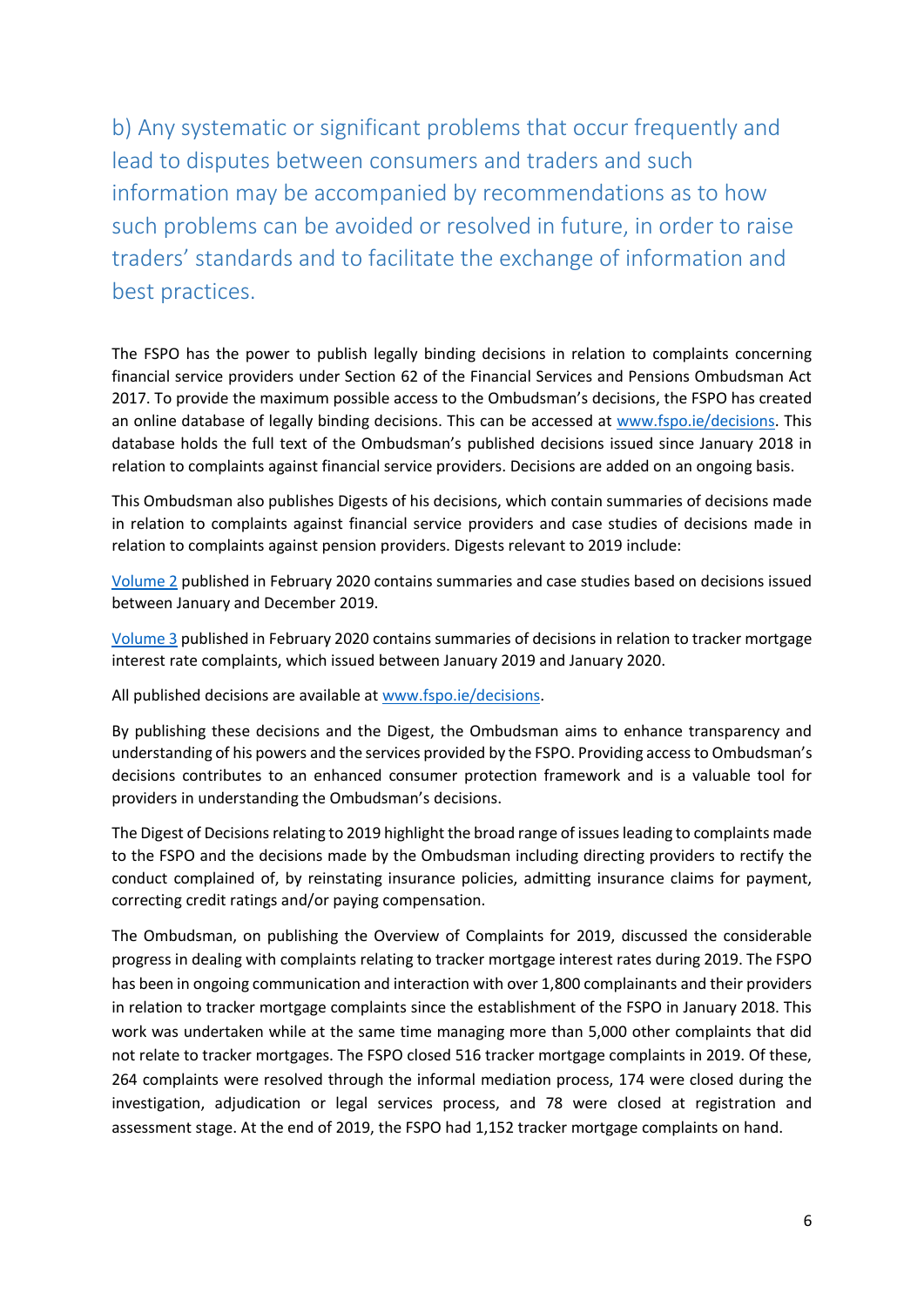The FSPO cooperates with regulatory authorities with a view to ensuring that the Financial Services and Pensions Ombudsman Act (the Act) operates in a way that contributes to promoting the best interests of consumers and actual or potential beneficiaries of financial or pension services, and to the efficient and effective handling of complaints. The Act provides that the Ombudsman may make recommendations to the Central Bank of Ireland (CBI) in relation to measures that the CBI might take in order to effectively deal with persistent patterns of complaints. A similar provision existed in the legislation concerning the Financial Services Ombudsman (FSO), one of the FSPO's precursor bodies. The FSO and the CBI agreed [a Memorandum of Understanding](https://www.fspo.ie/about-us/mou.asp) (MoU) which sets out the terms under which both parties give effect to these provisions. That MoU continues to operate and is available on the FSPO website.

In 2019 the Ombudsman reported thirteen issues to the Central Bank of Ireland under the MOU. In each complaint referred to the Central Bank of Ireland, which are listed below, the Ombudsman outlined the reason for the referral and enclosed an anonymised copy of the legally binding decision.

| Sector:                     | Insurance                                                                                                                                                                                                                                                                                                                                                                 |
|-----------------------------|---------------------------------------------------------------------------------------------------------------------------------------------------------------------------------------------------------------------------------------------------------------------------------------------------------------------------------------------------------------------------|
| <b>Reason for Referral:</b> | Concerns in relation to integrity and reliability of certain telematics data which was<br>supplied to the financial service provider via its agent and resulted in the provider<br>cancelling the policy holder's policy.                                                                                                                                                 |
| Sector:                     | <b>Banking</b>                                                                                                                                                                                                                                                                                                                                                            |
| <b>Reason for Referral:</b> | Concerns in relation to a company's business account and the manner in which the<br>provider withdrew certain banking services and the manner in which the provider<br>subsequently made the decision to issue a notice to terminate the company's<br>account.                                                                                                            |
| Sector:                     | <b>Banking</b>                                                                                                                                                                                                                                                                                                                                                            |
| <b>Reason for Referral:</b> | Notice of enforcement proceedings against provider to pay compensation to<br>complainant.                                                                                                                                                                                                                                                                                 |
| Sector:                     | <b>Banking</b>                                                                                                                                                                                                                                                                                                                                                            |
| <b>Reason for Referral:</b> | Concern that provider withdrew access to on-line banking facilities at a time when<br>the customer was in arrears.                                                                                                                                                                                                                                                        |
| Sector:                     | <b>Banking</b>                                                                                                                                                                                                                                                                                                                                                            |
| <b>Reason for Referral:</b> | Concern at the serious nature of the allegation at the core of the complainant's<br>complaint, concerning the amendment of the terms of a standing order form which<br>the complainant had signed and submitted to the provider.                                                                                                                                          |
| Sector:                     | <b>Banking</b>                                                                                                                                                                                                                                                                                                                                                            |
| <b>Reason for Referral:</b> | Concern that it was improper for the bank to sell/transfer the complainant's loan in<br>the manner in which it did.                                                                                                                                                                                                                                                       |
| Sector:                     | Insurance                                                                                                                                                                                                                                                                                                                                                                 |
| <b>Reason for Referral:</b> | Concerns that the provider failed to act appropriately in advising the complainant,<br>had not furnished the complainant with proper documentation, failed to comply<br>with its obligations pursuant to the Consumer Protection Code and failed to act<br>reasonably and fairly in its conduct with the complainant in respect of the<br>cancellation of her new policy. |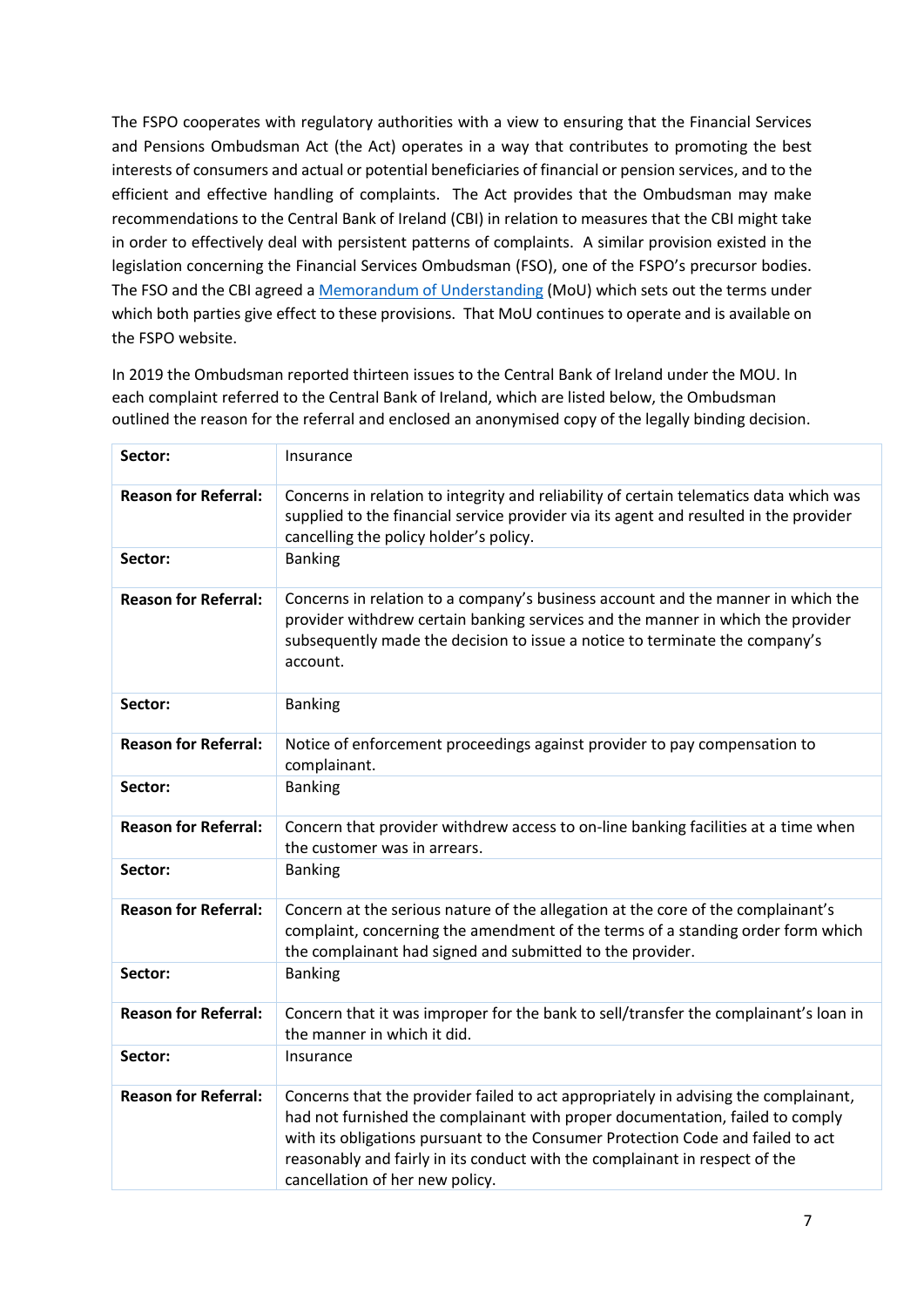| Sector:                     | <b>Banking</b>                                                                                                                                                                                                                                                                                  |
|-----------------------------|-------------------------------------------------------------------------------------------------------------------------------------------------------------------------------------------------------------------------------------------------------------------------------------------------|
| <b>Reason for Referral:</b> | Concerns that (i) the provider's unclear communications in relation to the due date<br>for the payments of the complainants' mortgage caused serious difficulty for them,<br>and (ii) that this approach by the provider may have implications for other<br>customers.                          |
| Sector:                     | <b>Banking</b>                                                                                                                                                                                                                                                                                  |
| <b>Reason for Referral:</b> | Concerns that there appears to be a systemic issue relating to SEPA on the part of<br>the provider.                                                                                                                                                                                             |
| Sector:                     | <b>Banking</b>                                                                                                                                                                                                                                                                                  |
| <b>Reason for Referral:</b> | Concerns that (i) the provider is of the view that there is no obligation to exclude<br>other extraneous matters i.e. to set out that the Tracker Rate would not apply and<br>(ii) that this approach by the provider may have implications for other customers.                                |
| Sector:                     | <b>Banking</b>                                                                                                                                                                                                                                                                                  |
| <b>Reason for Referral:</b> | Concerns that the Bank had failed to comply with its obligations pursuant to the<br>SEPA Direct Debit Rules and the potential for errors in question to have affected<br>other customers.                                                                                                       |
| Sector:                     | <b>Banking</b>                                                                                                                                                                                                                                                                                  |
| <b>Reason for Referral:</b> | Concern there is a significant misunderstanding by the provider of its entitlements in<br>relation to the variation of contracts where joint mortgagors are separated or, at a<br>minimum, a failure by the provider to properly apply its own procedures in relation<br>to such circumstances. |
| Sector:                     | Insurance                                                                                                                                                                                                                                                                                       |
| <b>Reason for Referral:</b> | Concern regarding the absence of adequate records held by the provider and the<br>provider's actions in creating a new loan in the complainant's name, without any<br>contemporaneous records of the complainant's consent.                                                                     |

The Act also provides that the Ombudsman shall cooperate with the Pensions Authority with a view to ensuring that this Act operates in a way that contributes to promoting the best interests of actual or potential beneficiaries of pension services and to the efficient and effective handling of complaints. The Pension Authority and the FSPO signed a Memorandum of Understanding to facilitate this on the 6 November 2019.

## c) The percentage share of ADR procedures which were discontinued and, if known, the reasons for their discontinuation;

The FSPO closed 4,569 complaints in 2019. 1,450 complaints were closed through Registration and Assessment, which comprised of 32% of complaints closed. 2,154 complaints (47%) were closed through the Dispute Resolution Service and 965 complaints (21%) were closed following investigation, adjudication and/or legal review. Complaints can be withdrawn at any stage of the FSPO's processes and complaints which were discontinued and the reasons for their discontinuation are outlined below.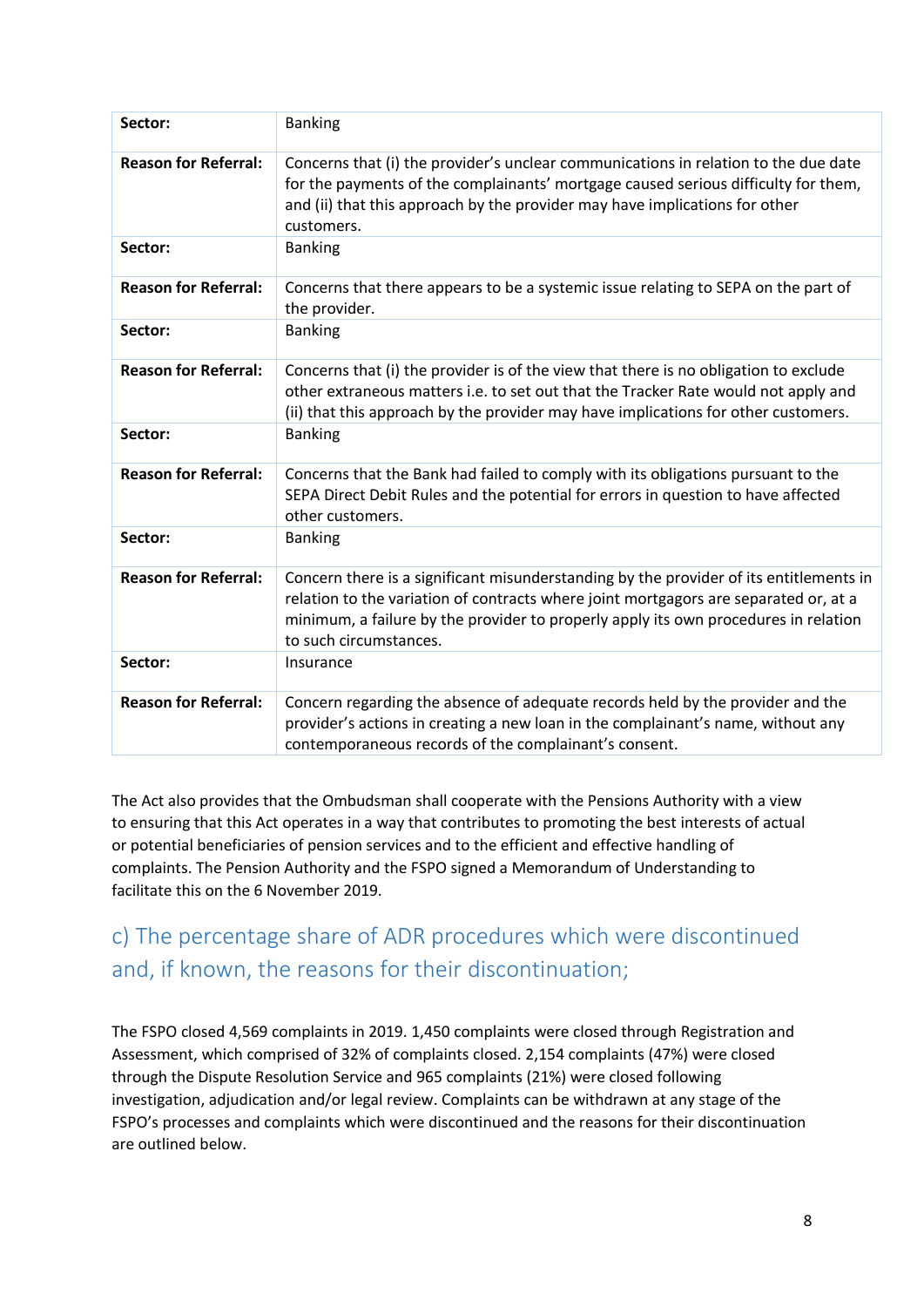The majority of complaints closed in Registration and Assessment Services, 1,213 complaints, were closed after registration, referral to the provider and follow up. Usually this was because the complainant had not notified their financial service provider of the issue before bringing their complaint to the FSPO, as required by legislation. The FSPO's Registration and Assessment team contacted the complainants and explained how to complete the complaints process. 237 complaints were closed at this stage of the process because they were ineligible. This was mainly because these complaints were intended for a different Ombudsman or related to products, services or service providers that do not fall within the remit of the FSPO. As part of the FSPO's service, customers are redirected to the appropriate body where possible.

Of the 2,154 complaints closed within the Dispute Resolution Service, 104 complaints were notified as withdrawn while in the Dispute Resolution Service. Some were withdrawn because a settlement was agreed between the parties directly. A further 31 complaints which are closed following contact with the complainant only, meaning there was no mediation between the parties.

Of complaints that entered into investigation, 313 complaints were settled or withdrawn and 213 complaints were deemed to fall outside the jurisdiction of the FSPO, following a legal assessment.

## d) The average time taken to resolve disputes;

The FSPO deals with complaints informally at first, by listening to both parties and engaging with them to facilitate a resolution that is acceptable to both parties. Much of this informal engagement takes place by telephone. The table below details complaints closed in the FSPO's Dispute Resolution Service.

| Time open        | Percentage of complaints closed |
|------------------|---------------------------------|
| 2 months or less | 2%                              |
| 2-4 months       | 9%                              |
| 4-6 months       | 21%                             |
| Over 6 months    | 68%                             |

Where these early interventions do not resolve the dispute, the FSPO formally investigates the complaint and issues a decision that is legally binding on both parties, subject only to an appeal to the High Court. Formal investigation of a complaint by the FSPO is a detailed, fair and impartial process carried out in accordance with fair procedures. For this reason documentary and audio evidence and other material, together with submissions from the parties, is gathered by the FSPO from those involved in the dispute, and exchanged between the parties. The FSPO was established by statute and operates in accordance with fair procedures.

The FSPO is required to take into account a range of EU and national legislation, and case law, when adjudicating on matters in dispute between consumers and financial service providers and pension providers. In particular, the FSPO must operate in accordance with its governing legislation the Financial Services and Pensions Ombudsman Act 2017, (the Act) as amended. The FSPO makes every effort to assist the parties in understanding these complex provisions as they relate to each individual complaint. Assessing whether a complaint falls within the remit of the office is significant part of the work undertaken by the FSPO.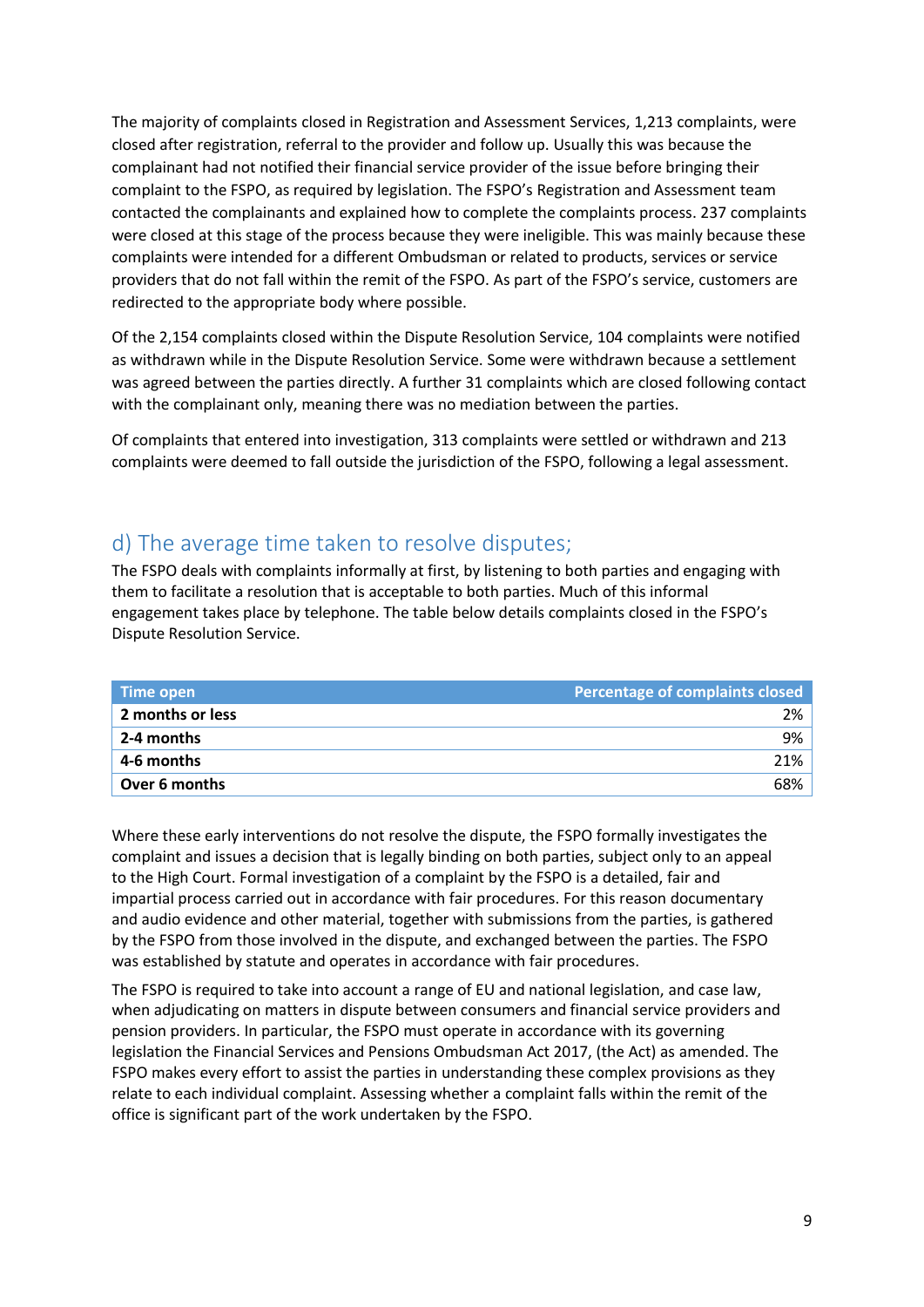The table below details the time taken to close complaints that were closed within this formal process of investigation and adjudication in 2019.

| Time open      | Percentage of complaints closed |
|----------------|---------------------------------|
| 1 year or less | 18%                             |
| 1-2 years      | 37%                             |
| 2-3 years      | 25%                             |
| Over 3 years   | 20%                             |

## e) The rate of compliance, if known, with the outcomes of the ADR procedures;

The Ombudsman has wide-ranging powers to deal with complaints against financial service providers. He can direct a provider to rectify the conduct that is the subject of the complaint.

There is no limit to the value of the rectification he can direct. He can also direct a provider to pay compensation to a complainant of up to €500,000. In terms of dealing with complaints against pension providers the Ombudsman can direct rectification that shall not exceed any actual loss of benefit under the pension scheme concerned. The Ombudsman cannot direct a pension provider to pay compensation, as with financial services providers.

The Ombudsman's decisions are legally binding on the parties, subject only to an appeal to the High Court. Additionally, complaints which are resolved by way of dispute resolution settlements result in a mediated agreement, which is signed by both parties and is enforceable in a Court.

Legally binding decisions can be enforced through the Courts pursuant to Section 65(1) of the Financial Services and Pensions Ombudsman Act 2017. In 2019, the FSPO sought to have one decision enforced through the courts.

# f) Cooperation of ADR entities within networks of ADR entities which facilitate the resolution of cross-border disputes, if applicable.

The FSPO is an active member of FIN-NET which helps consumers resolve cross border disputes out of court.

The FSPO in the first instance, assesses a complaint to determine if it falls within its remit. If it is determined that a complaint would be more appropriately dealt with by a competent scheme in the EEA, the FSPO will, as part of its service, direct the consumer to the correct scheme. This is in accordance with the Memorandum of Understanding on a Cross-Border Out of Court Complaints Network for Financial Services.

The FSPO has a broad remit in relation to cross border complaints. The FSPO may accept complaints made against financial service providers that are regulated by the Central Bank of Ireland and passport their products and services to consumers on a 'freedom of service basis' to the EEA. The FSPO may also accept complaints made by Irish consumers who have availed of products and services sold here by financial services providers operating in Ireland on a 'freedom of service basis'.